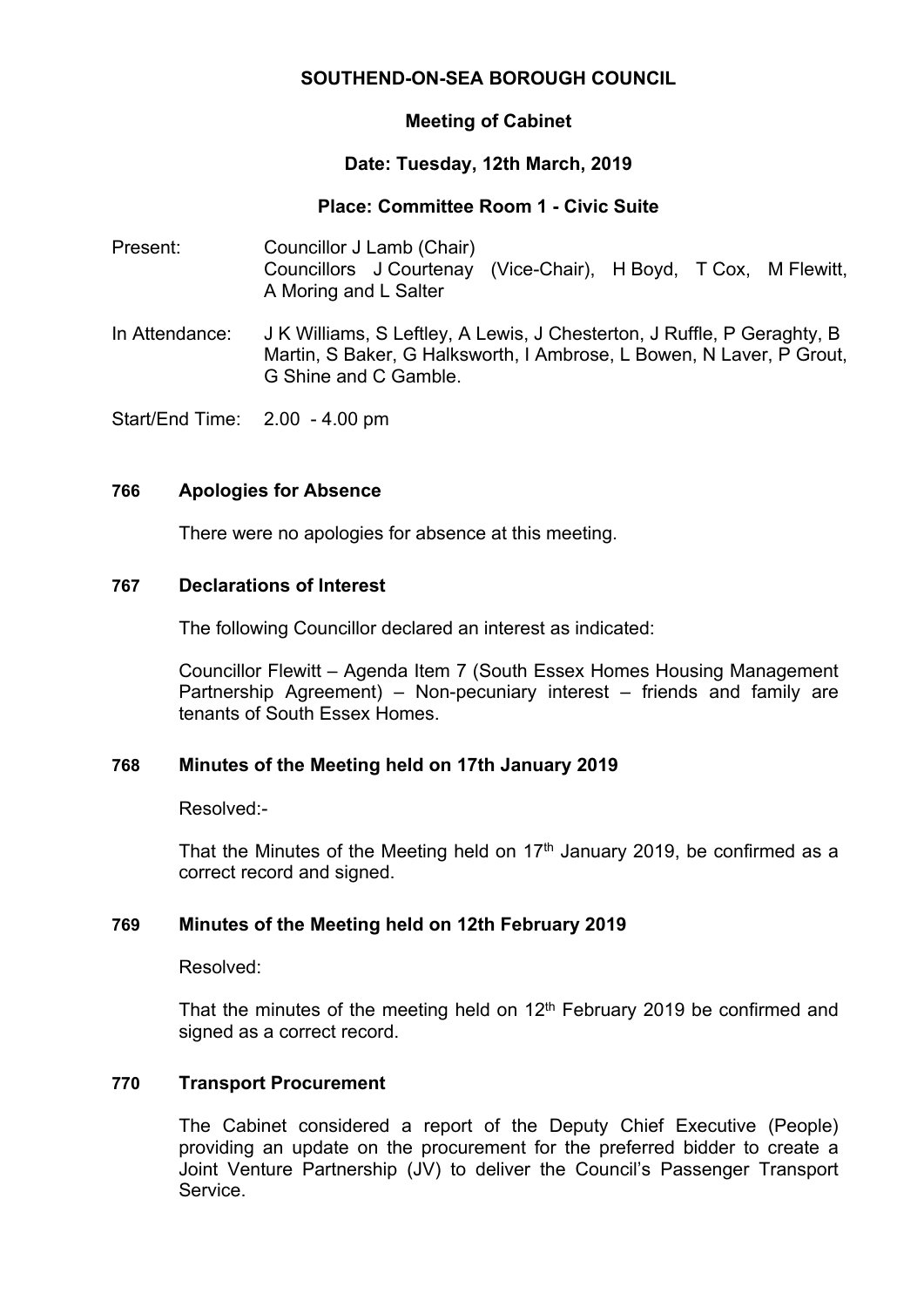Resolved:

1. That the selection of the preferred bidder as detailed in the Part 2 report be confirmed and that a Joint Venture Partnership (JV) be established with the preferred bidder for a period of 10 years with an option to extend for a further 5 years.

2. That the Council's annual contribution to the JV of £1.8M, be approved.

3. That the proposed additional community benefits as detailed within the Part 2 report, be approved.

4. That the additional financial arrangements as set out in the Part 2 report, be approved.

5. That the Strategic Director (Transformation), in consultation with the Deputy Chief Executive (People) and the Strategic Director (Finance and Resources) be authorised to:

a) Negotiate and settle the final details of the contractual obligations and responsibilities of each party which will be formalised and documented within a Partnership Agreement and further legal documents that are ancillary to this;

b) Take decisions associated with the creation of the JV (including organisational structure, Council representation and the appointment of directors) to ensure agile and timely decision making keeping the implementation of the JV to timetable and protecting the Council's position;

c) Finalise and complete any ancillary agreements or documents necessary to give effect to the constitution, implementation and functioning of the JV company in accordance with the submitted report and its appendices.

Recommended:

6. That the terms of reference of the Council's Shareholder Board be amended to include this JV.

Reasons for decision:

The Council has a statutory duty to provide the passenger transport service. The JV approach is the best delivery model to achieve sustainable transport provision for the Council and offers transparency of costs, visibility of profits and the ability for the Council to have joint control in the delivery of the service. Other options:

Do nothing – This option has been rejected because there is an ongoing, statutory need for this service. To allow existing arrangements to continue without an agreed contract established would place the Council in a noncompliant position, and the continuation of an 'in-house' service would require significant capital investment in the Council's fleet.

Note: This is an Executive Function save that Recommendation in 6 above is a Council Function.

## **Called-in to: People Scrutiny Committee and Policy and Resources Scrutiny Committee**

Cabinet Members: Cllrs Boyd, Cox and Moring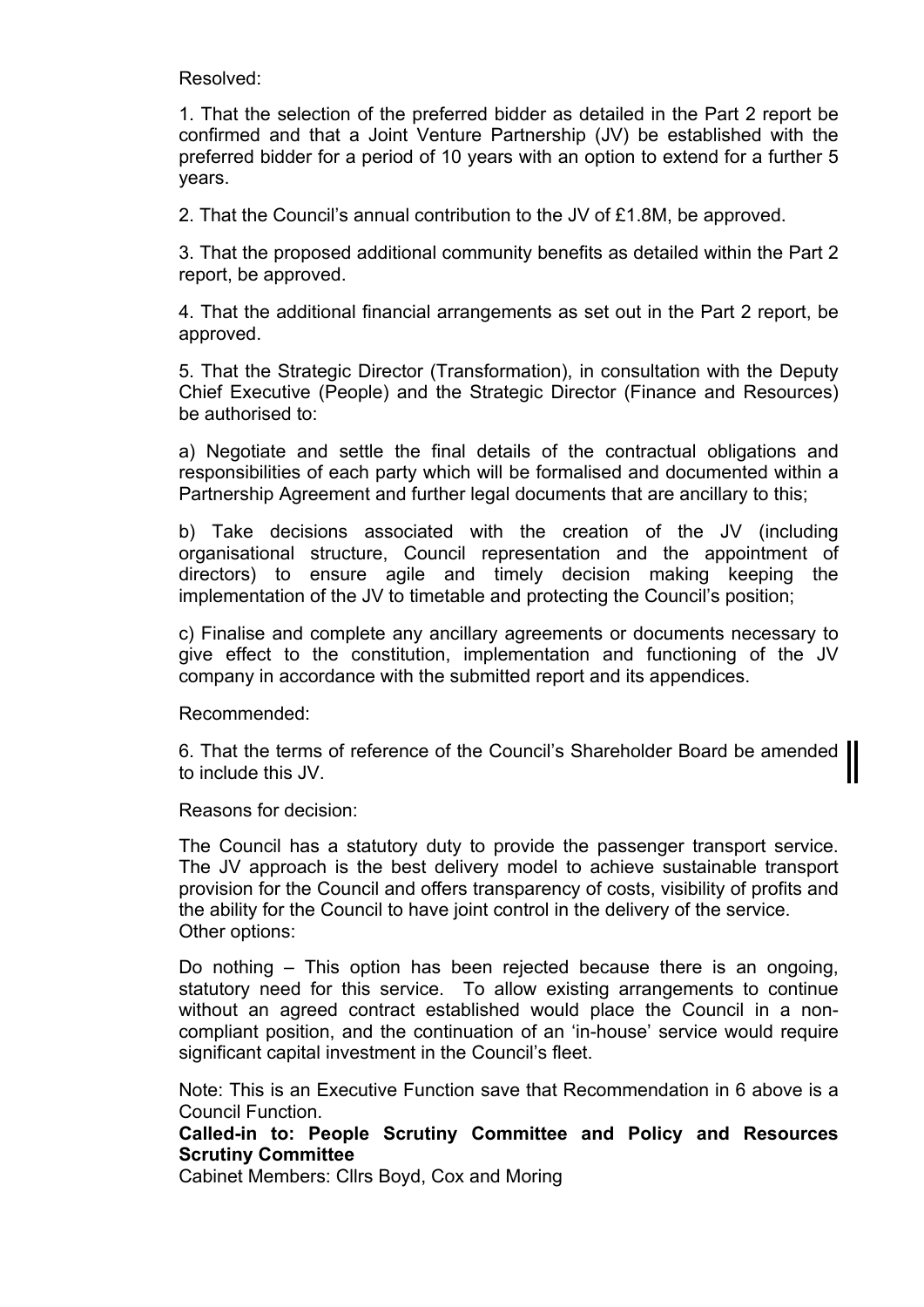# **771 Southend-on-Sea Commissioning Framework**

The Cabinet considered a report of the Strategic Director (Transformation) which sought approval to devise and implement a commissioning framework that supports the Council's ability to become an Outcome Based Commissioning Organisation.

Resolved:

1. That the definition of commissioning for Southend-on-Sea Borough Council be as follows:

*"the process by which we understand the collective approach needed in order to deliver the Southend 2050 outcomes; and what we need to do with others to make them happen. In practice, this is not in-sourcing or out-sourcing but clearly 'right-sourcing'."*

2. That the overarching principles of the Southend-on-Sea Commissioning Framework, be approved.

3. That, as part of a transitional period to an outcome based investment model, the Thematic Annual Procurement Plan 2019/20, be approved.

4. That the Market Position Statement for publication as set out in paragraph 5.7 and Appendix 4 to the report, be approved.

Recommended:

5. That the Constitution be amended as set out in paragraph 5.6 and Appendix 3 of the submitted report.

Reasons for decision:

As set out in the submitted report.

Other options:

The alternative option is to carry on deploying a range of approaches for the commissioning, procurement and contracting activity. This would not best support the delivery of the Southend 2050 ambition and outcomes.

Note: This is an Executive Function save that recommendation in 5 above is a Council Function.

**Called-in to: Policy and Resources Scrutiny Committee** Cabinet Member: Cllr Lamb

## **772 South Essex Homes Housing Management Partnership Agreement**

The Cabinet considered a report of the Deputy Chief Executive (People) proposing the extension of the existing Partnership Agreement between Southend Council and South Essex Homes and the continued development of the successor Agreement, together with timescales for this work.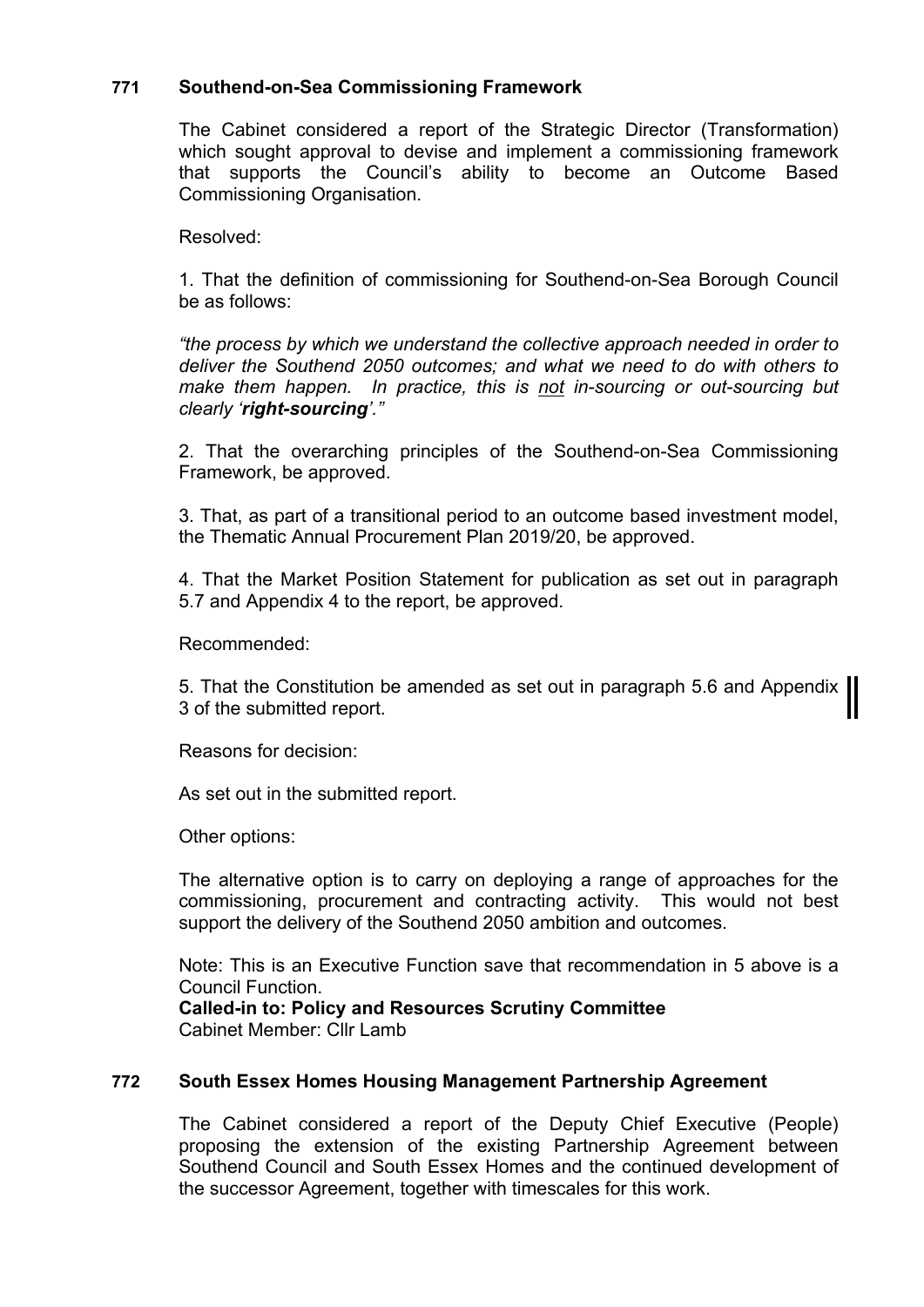Resolved:

1. That the extension to the current Partnership Agreement between Southendon-Sea Borough Council and South Essex Homes, and the concurrent development of a new agreement, be approved.

2. That a new Housing Management Partnership Agreement for approval be submitted to Cabinet in September 2019.

Reasons for decision:

South Essex Homes provide vital services on behalf of the Council and its tenants and as such it is of importance that the agreements in place between the organisations are progressive, robust and in line with the ambitions set by the Council on behalf of local people through Southend 2050.

In order that the new Housing Management Partnership Agreement effectively translates the actions and ambitions into a useful contract that supports both organisations' roles further time is required to incorporate recent and emerging developments. To allow for this, use of the available extension to the existing agreement is required.

Other options:

To reach agreement between the Council and South Essex Homes over the current draft of the new agreement. However, this would not fully assimilate the requirements imparted through any Better Queensway partnership developments nor fully align with the Southend 2050 Outcome Delivery Plans as both areas of work remain in development.

Note: This is an Executive Function. Eligible for call-in to: Policy and Resources Scrutiny Committee Cabinet Member: Cllr Cox

#### **773 Update of Policies relating to Highways Inspections of the Civil Enforcement Policy**

The Cabinet considered a report of the Deputy Chief Executive (Place) requesting consideration of the updated Highways and Parking Policies for approval.

Resolved:

1. That the Highway Policy Note No.2 (1999) (Appendix A to the submitted report) be replaced with the updated Highway Safety Inspection Policy and Guidance (Appendix B to the report).

2. That the Parking Policy (2015) (Appendix C to the report) be replaced with the updated Civil Enforcement of Parking Policy and Protocol (Appendix D to the report).

3. That the Director of Planning and Transport, in consultation with the Cabinet Member for Infrastructure, be authorised to replace contravention codes and descriptions when such codes and descriptions are updated by Government or a responsible Government Department.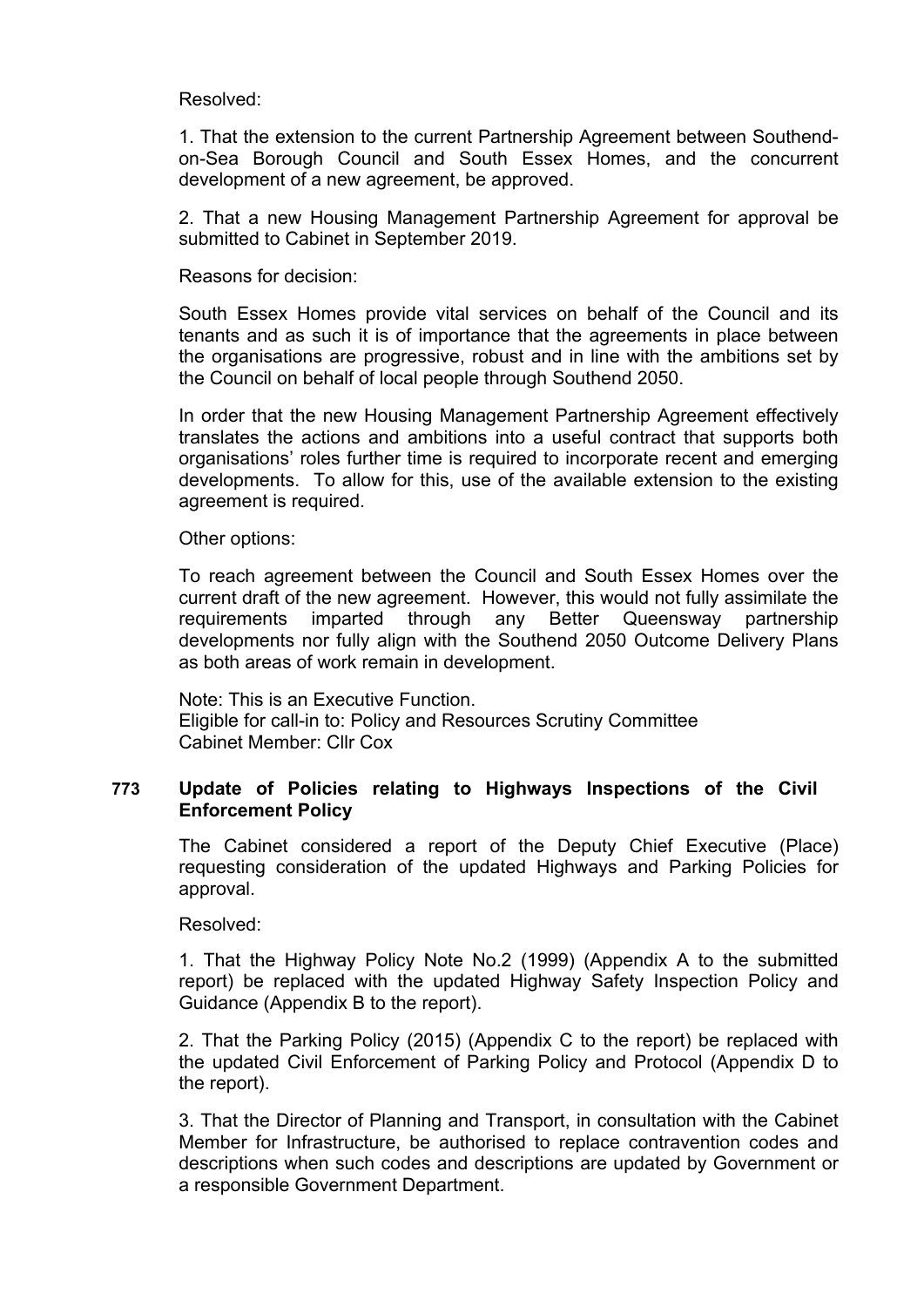Reasons for decision:

To update the Highways and Parking Policies in line with best practice, current legislation and statutory requirements thereby ensuring the Council is fully compliant with its statutory duties.

Other options:

None.

Note: This is an Executive Function Eligible for call-in to: Place Scrutiny Committee Cabinet Member: Cllr Moring

## **774 Southend Energy Partnership, Transfer to New Supplier**

The Cabinet considered a report of the Deputy Chief Executive (Place) which sought approval to transfer the contract for the operation of Southend Energy from OVO Energy Ltd to Robin Hood Energy.

Resolved:

That the transfer of the contract to operate Southend Energy from OVO Energy Ltd to a new 5 year contract with Robin Hood Energy, subject to agreeing suitable commercial terms, be approved.

Reasons for decision:

A new contract with Robin Hood Energy for Southend Energy will revitalise the scheme and will support its provision for a further 5 years. Continuing Southend Energy provides a focus for encouraging households to switch to achieve the best energy contracts for them. The new contract with Robin Hood Energy does not have the same geographical constraints as the previous contract with OVO providing a wider market and for Southend Energy to take on customers from outside the Borough that respond to marketing within the area.

Other options:

To close Southend Energy. The ongoing impact of the additional switching and the opportunity to further encourage switching would be lost.

To renew or extend the contract with OVO. This was impossible to negotiate due to the changed circumstances and strategy at OVO.

To tender for a new supplier. There are no known alternative suppliers able or willing to take on a new contract for Southend Energy as the scheme is generally too small for the very large energy suppliers.

To convert Southend Energy into a full Energy Company with its own supply licence. This approach is not financially viable at the present time.

Note: This is an Executive Function **Called-in to: Place Scrutiny Committee** Cabinet Member: Cllr Flewitt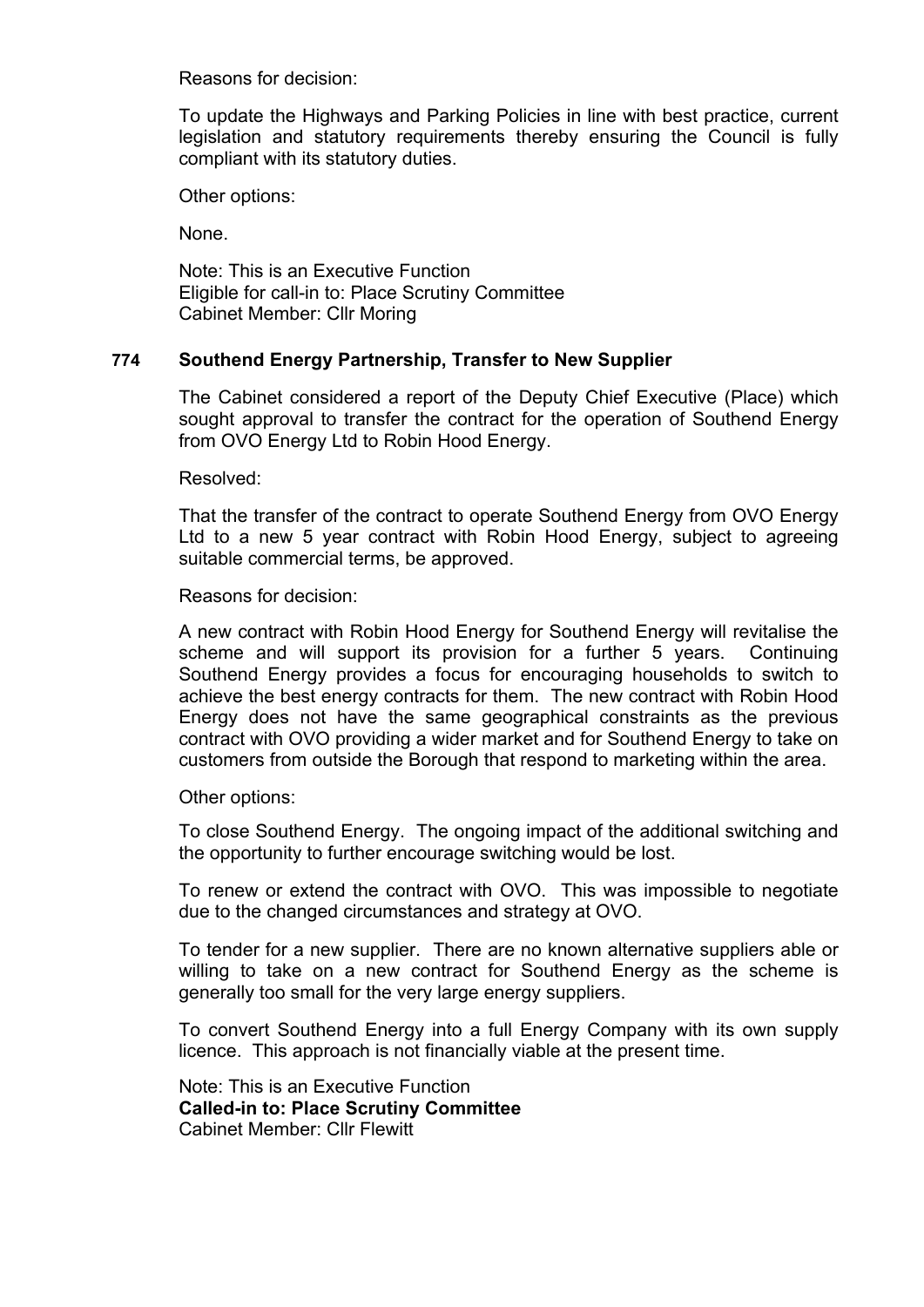## **775 Annual Report on Safeguarding Children and Adults - September 2017 to March 2019**

The Cabinet considered a report of the Deputy Chief Executive (People) presenting the annual assurance assessment for the Chief Executive and Councillors in respect of their responsibilities for safeguarding children and adults in Southend.

Resolved:

That the submitted report be noted and the actions detailed in Section 6 of the report, be approved.

Reasons for decision:

To keep the Council informed of the position in respect of safeguarding children and adults in Southend.

Other options:

None.

Note: This is an Executive Function **Called-in to: People Scrutiny Committee** Cabinet Members: Cllrs Cox and Boyd

## **776 Annual Education Report**

The Cabinet considered a report of the Deputy Chief Executive (People) setting out the format and context of the Annual Education Report 2018.

Resolved:

That the Annual Education Report, be approved.

Reasons for decision:

The Annual Education Report provides a concise, relevant and accurate summary of the performance of the Council and is an opportunity for Councillors to recognise and celebrate the very strong performance of schools in the borough at all key stages relative to the national benchmarks, and a point to formally congratulate pupils, staff and schools for such strong achievement.

Other options:

None.

Note: This is an Executive Function **Called-in to: People Scrutiny Committee** Cabinet Member: Cllr Boyd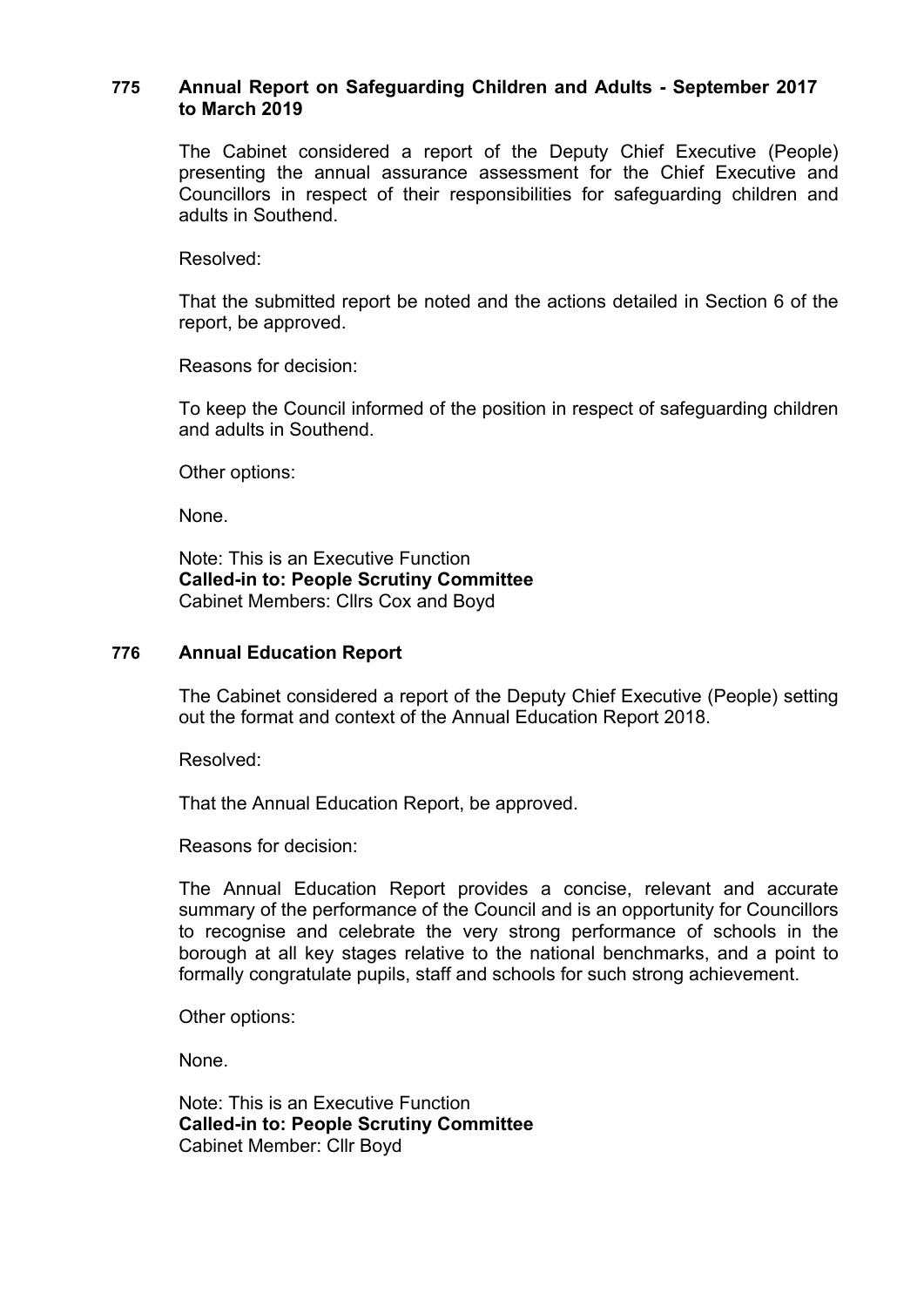## **777 Mid-Year Statement of Purpose for Fostering and Adoption**

The Cabinet considered a report of the Deputy Chief Executive (People) presenting for review the updated Statements of Purpose for Adoption and Fostering in line with Standard 18.3 of the Adoption National Minimum Standards and Standard 16 of the Fostering National Minimum Standards.

#### Resolved:

That the updated Statements of Purpose, as set out in Appendix 1 to the submitted report, be approved.

Reasons for decision:

To approve the updated Adoption and Fostering Statements of Purpose.

Other options:

None.

Note: This is an Executive Function Eligible for call-in to: People Scrutiny Committee Cabinet Member: Cllr Boyd

## **778 Quarter Three Treasury Management Report - 2018/19**

The Cabinet considered a report of the Strategic Director (Finance and Resources) setting out the treasury management activity and compliance with the treasury management strategy for both quarter three and the period from April to December 2018.

Resolved:

1. That the Quarter Three Treasury Management Report for 2018/19, be approved.

2. That it be noted that the treasury management activities were carried out in accordance with the CIPFA (The Chartered Institute of Public Finance and Accountancy) Code of Practice for Treasury Management in the Public Sector during the period from April to December 2018.

3. That it be noted that the loan and investment portfolios were actively managed to minimise cost and maximise interest earned, whilst maintaining a low level of risk.

4. That it be noted that £0.628m of interest was received during the nine month period. The total investment income earned including this interest during this nine month period was £1.843m, at an average rate of 3.54%. This is 3.06% over the average 7 day LIBID (London Interbank Bid Rate) and 2.90% over the average bank rate.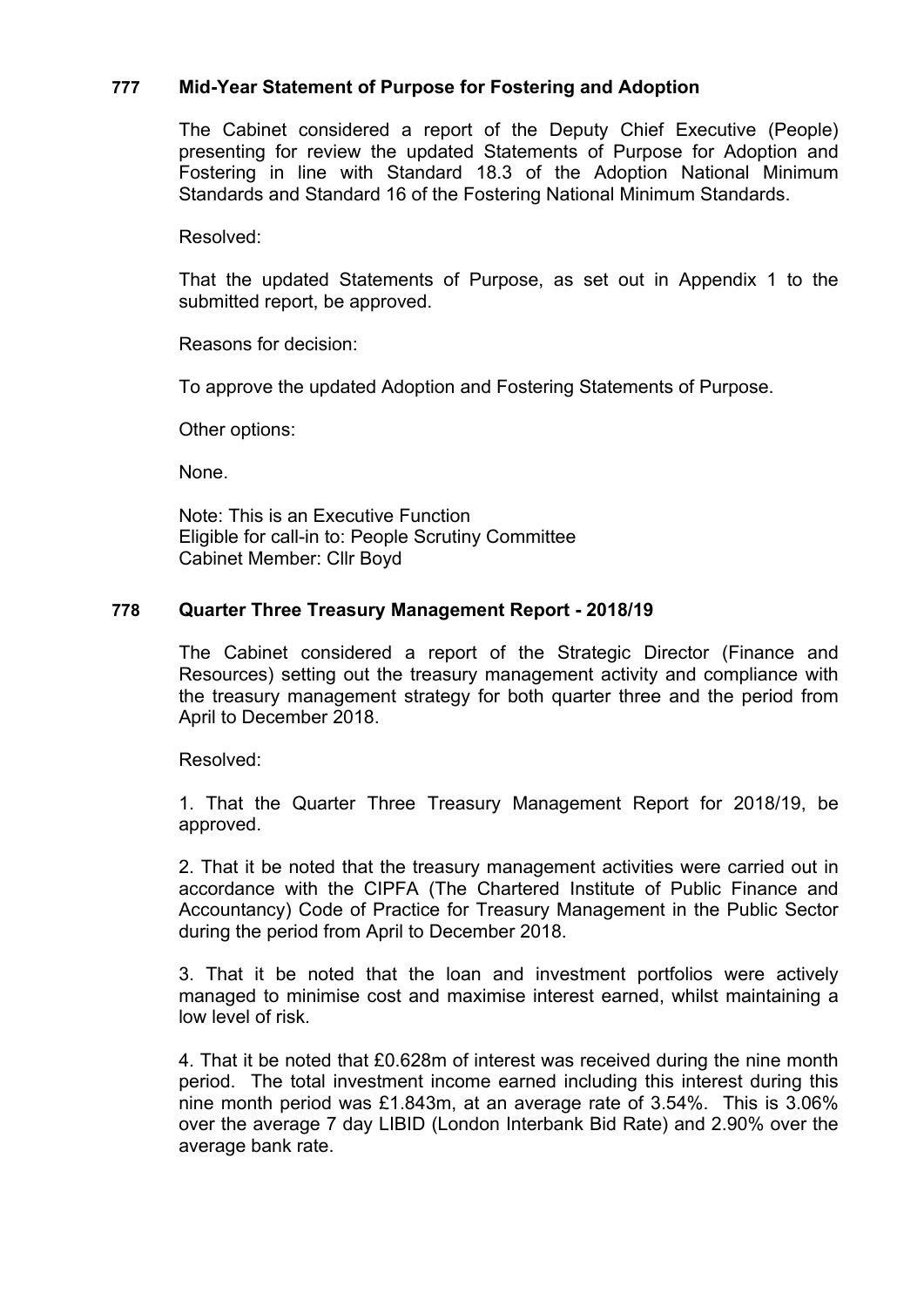5. That it be noted that the level of borrowing from the Public Works Loan Board (PWLB) (excluding debt relating to services transferred from Essex County Council on 1<sup>st</sup> April 1999) remained at the same level of £227.8m (Housing Revenue Account (HRA): £77.0m, GF: £150.8m) during the period from April to December 2018.

6. That it be noted that the level of financing for 'invest to save' capital schemes decreased from £8.74m to £8.68m during the period from April to December 2018.

7. That the commercial property investment decision set out in Section 14 of the submitted report, made under delegated authority by the Strategic Director (Finance and Resources), be noted.

Reasons for decision:

The CIPFA Code of Practice on Treasury Management recommends that Local Authorities should submit reports regularly. The Treasury Management Policy Statement for 2018/19 sets out that reports would be submitted to Cabinet quarterly on the activities of the treasury management operation.

Other options:

There are many options available for the operation of the Treasury Management function, with varying degrees of risk associated with them. The Treasury Management Policy aims to effectively control risk to within a prudent level, whilst providing optimum performance consistent with that level of risk.

Note: This is an Executive Function Eligible for call-in to: Policy & Resources Scrutiny Committee Cabinet Member: Cllr Lamb

## **779 Monthly Performance Report**

Resolved:

That the submitted report be noted.

Note: This is an Executive Function **Called-in to: All three Scrutiny Committees** Cabinet Member: as appropriate to the item

#### **780 Revenue and Capital Monitoring - 31 January 2019**

The Cabinet considered a report of the Strategic Director (Finance and Resources) presenting the Revenue and Capital Budget Monitoring report for the period ending 31<sup>st</sup> January 2019.

Resolved:

That, in respect of the 2018/19 Revenue Budget Monitoring as set out in Appendix 1 to the submitted report: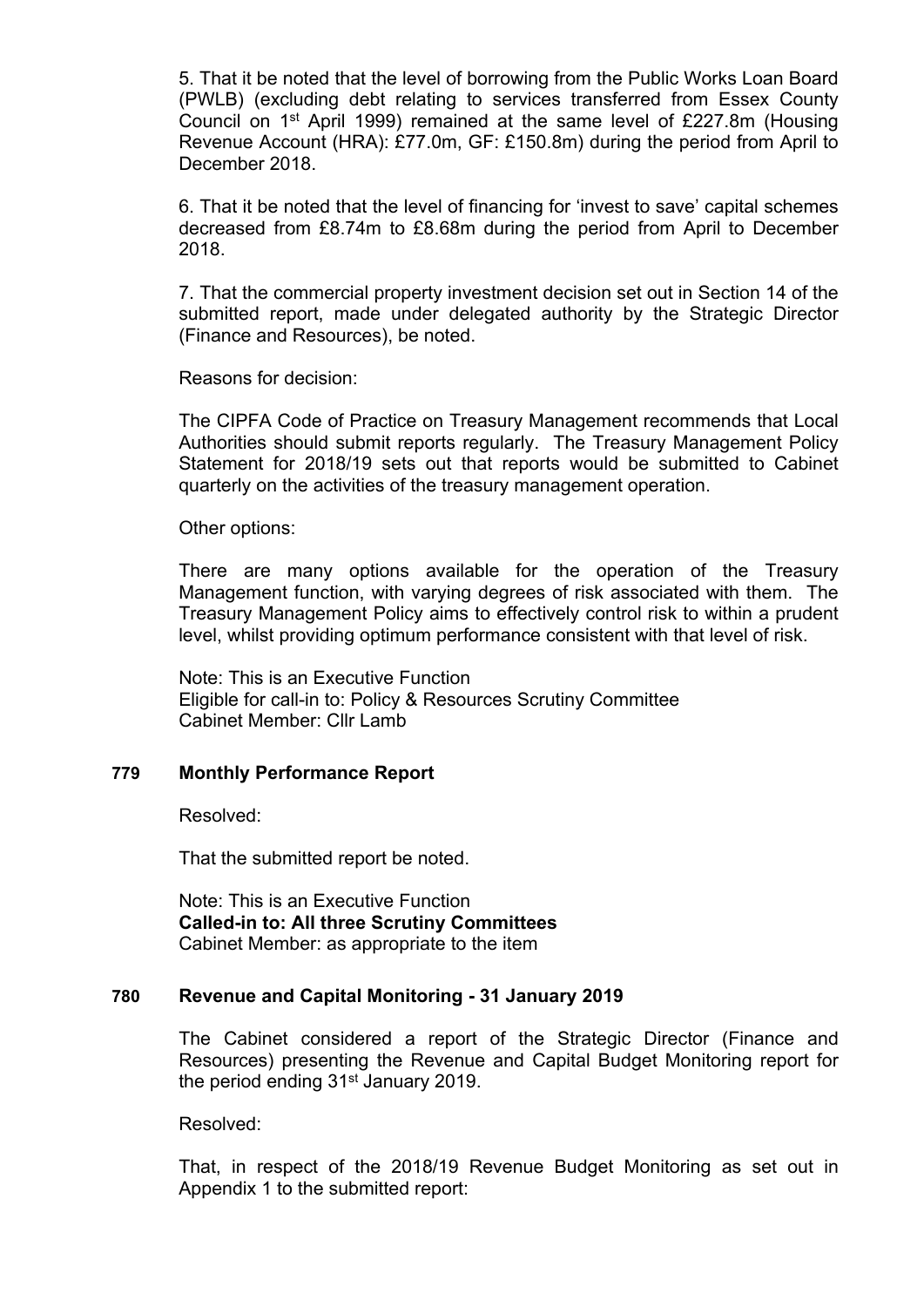1. That the forecast £1,631,000 net surplus for the General Fund and the forecast £119,000 net surplus for the Housing Revenue Account, as at January 2019, be noted.

2. That the planned management actions of £721,000 to achieve that forecast outturn, be noted.

3. That the planned budget transfers (virements) of £377,000, be approved.

4. That the transfer of £300,000 to the Public Health Reserve as a result of unspent ring fenced grant, be approved.

5. That the transfer of £200,000 from the Interest Equalisation Reserve to mitigate against the impact of a change in Government regulations, be approved.

6. That the transfer of £65,000 from the Supporting People Reserve to mitigate the temporary non-delivery of a budget saving, be approved.

7. That the transfer of £790,000 from the Grants Reserve to release surplus funds within the Reserve, be approved.

8. That, as a result of the forecast net surplus, the following one-off investments totalling £480,000 be approved:

- £100,000 to support secondary schools;
- £130,000 additional support for children and vulnerable adults subject to gang exploitation;
- £100,000 for a deep clean of the High Street;
- £100,000 for Place branding, marketing and signage costs;
- £50,000 for additional parking enforcement provision.

9. That the potential transfer of £1,151,000 to the Business Transformation Reserve in respect of the residual forecast General Fund net surplus, be noted.

10. That the potential transfer of £119,000 to the HRA Capital Investment Reserve in respect of the forecast HRA net surplus, be noted.

In respect of the 2018/19 Capital Budget Monitoring as set out in Appendix 2 to the report:

11. That the expenditure to date and the forecast outturn as at January 2019 and its financing, be noted.

12. That the requested changes to the 2018/19 capital investment programme as set out in Section 2 of Appendix 2 of the report, be approved.

Reasons for decision:

The regular reporting of Revenue and Capital Budget Monitoring information provides detailed financial information to members, senior officers and other interested parties on the financial performance of the Council. It sets out the key variances being reported by budget holders and the management action being implemented to address the identified issues.